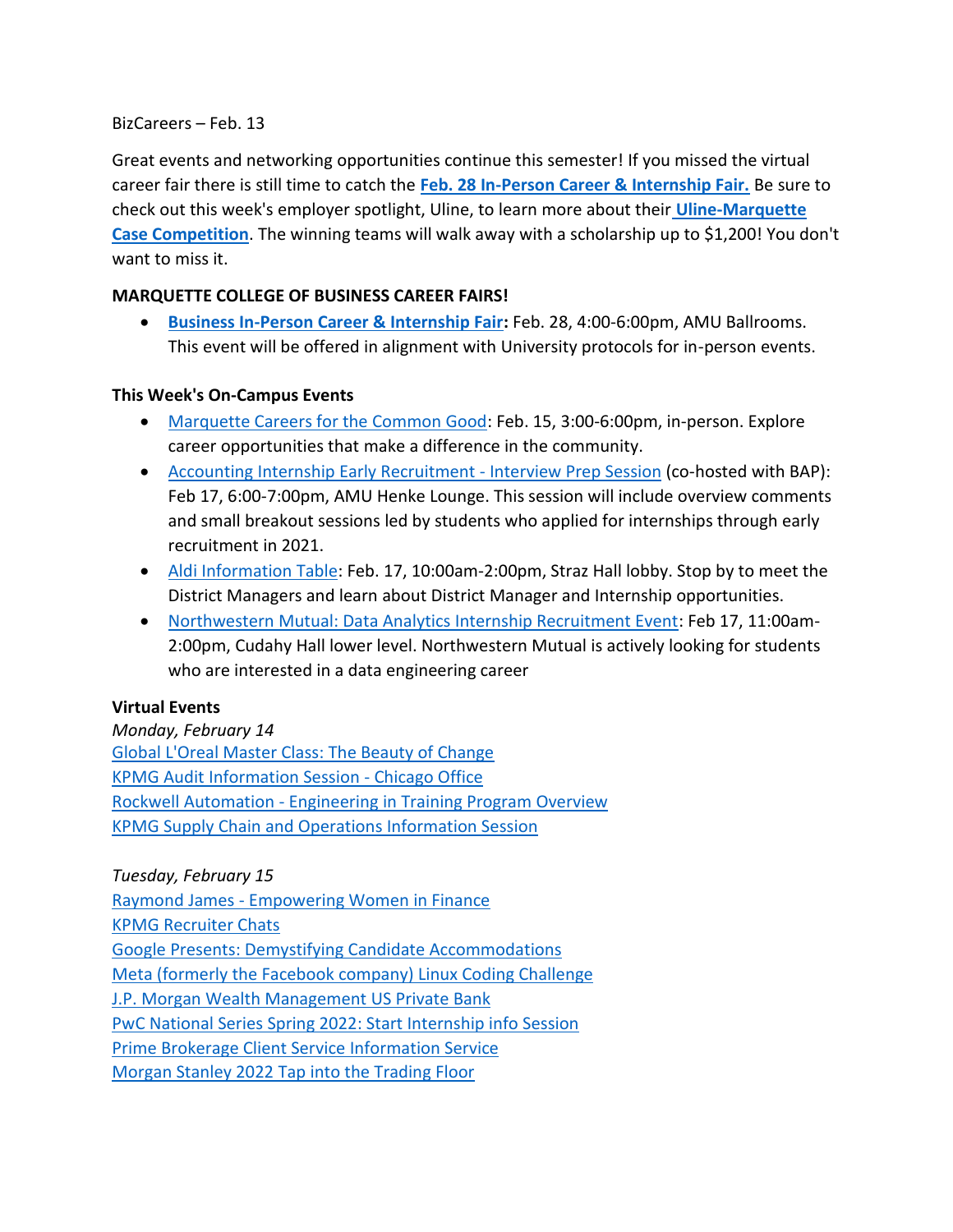*Wednesday, February 16* [Trane Technologies: Virtual Career Advisor Office Hours](https://marquette.joinhandshake.com/events/969256/share_preview) [The Home Depot Spring Career Day](https://marquette.joinhandshake.com/events/956733/share_preview) [KPMG Virtual Career Fair](https://marquette.joinhandshake.com/events/939750/share_preview) [Fidelity Investments -](https://marquette.joinhandshake.com/events/964116/share_preview) Stock Pitch 101 [Morgan Stanley Research Insight Webinar](https://marquette.joinhandshake.com/events/965284/share_preview)

*Thursday, February 17* [FedEx Ground Co-op Experience Talent Talk](https://marquette.joinhandshake.com/events/968201/share_preview) Rockwell Automation - [Finance Early Career Info Session](https://marquette.joinhandshake.com/events/954334/share_preview) [KPMG Transformation Delivery Information Session](https://marquette.joinhandshake.com/events/933994/share_preview) [PwC National Series Spring 2022: Inclusion at PwC](https://marquette.joinhandshake.com/events/955535/share_preview) [Sales & Trading and Research Quantitate Opportunities](https://marquette.joinhandshake.com/events/958941/share_preview) [McKinsey APD Information Session](https://marquette.joinhandshake.com/events/967293/share_preview) [Accenture Women's Career Consortium](https://marquette.joinhandshake.com/events/964105/share_preview)

*Friday, February 18* [Pro Football Hall of Fame "Before the Snap" ft. Jon Kendle](https://marquette.joinhandshake.com/events/961136/share_preview) [Discover a Career in Merchandising at TJX](https://marquette.joinhandshake.com/events/967594/share_preview) Fidelity Investments - [Diverse Insights Program](https://marquette.joinhandshake.com/events/964382/share_preview)

We offer highlighted business-aligned events. Review [Handshake](https://marquette.joinhandshake.com/edu/events) for a full list.



### **Employer Spotlight - Uline**

The Uline-Marquette Case Competition is an opportunity for undergraduate to come together to design and develop an effective business solution to a real-world business challenge. Started in 1980, Uline has grown to become North America's leading distributor of shipping, packaging and industrial supplies.

Registration runs through Feb. 23, 2022. Registration is available through the [College of](https://www.marquette.edu/business/companies/uline-marquette-case-competition.php)  [Business website.](https://www.marquette.edu/business/companies/uline-marquette-case-competition.php) The winning team will receive \$1,200 in scholarships, second place will receive \$800 in scholarships, and third place will receive \$500 in scholarships. View the [Handshake](https://marquette.joinhandshake.com/events/938524/share_preview) page for more details.